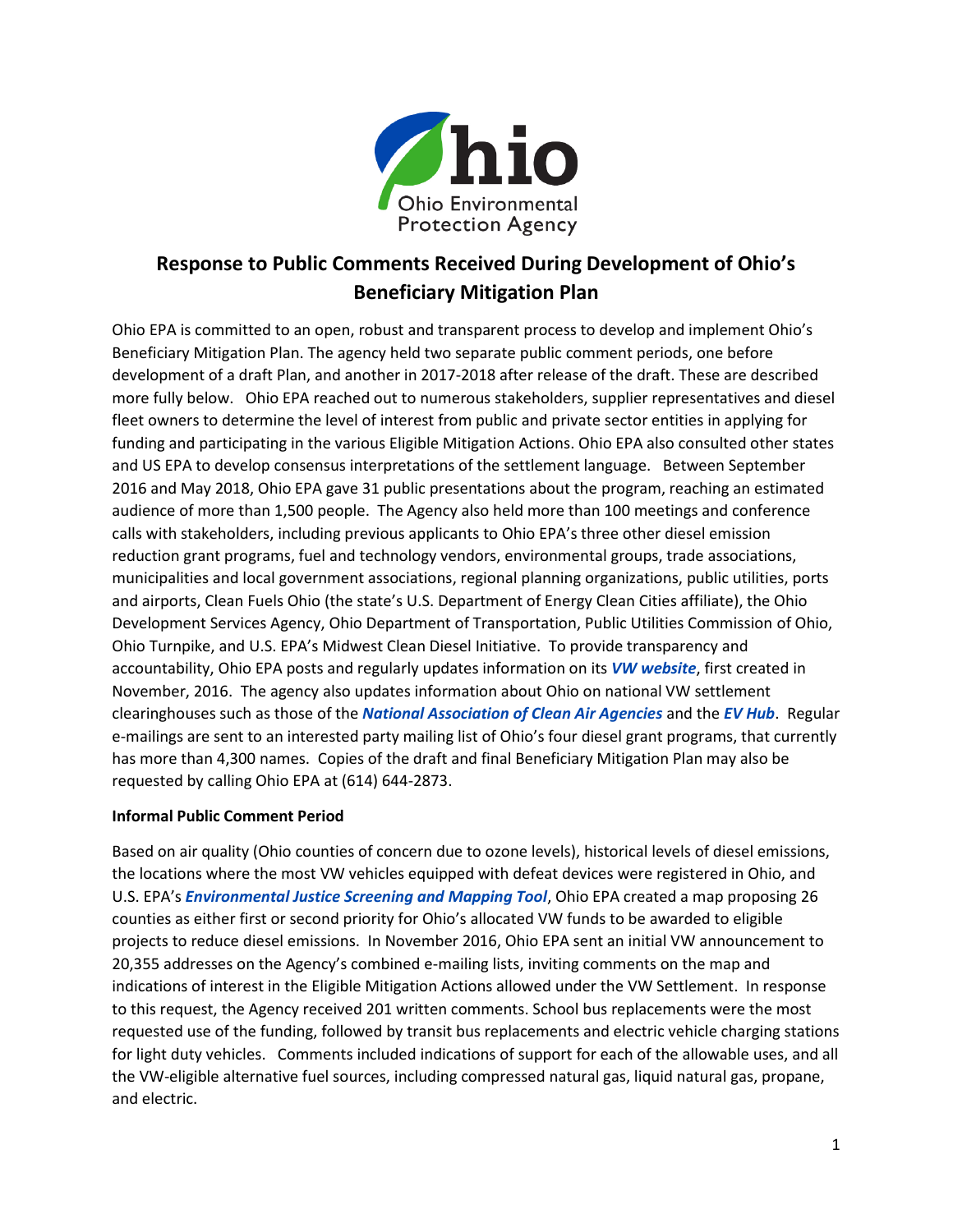## **Draft Plan Development and Formal Public Comment Period**

Ohio EPA continued to track comments received throughout 2017 and 2018. The agency offered a **formal 60-day public comment period** when the state's draft Beneficiary Mitigation Plan was released on December 7, 2017. Regional public information sessions offered in Columbus January 11, Cleveland January 18 and Cincinnati January 22, 2018 were attended by a total of 86 people. Ohio EPA received 85 written responses that are now posted on the *[VW website](http://epa.ohio.gov/oee/EnvironmentalEducation.aspx#131365122-vw-mitigation-grants)*. A March 21, 2018 webinar on plans for implementation of the plan drew 45 attendees. The Agency offered a briefing for members of the Ohio General Assembly on May 15, 2018. Comments were received in support of, and in opposition to, all available fuel and technology options. Some commenters advocated uses of the funds that are not eligible under the VW settlement. Ohio EPA responses are organized below according to issue.

## **Proposed Priority Counties**

As might be expected, comments from within the first priority counties supported their proposed designation, and comments from within the second priority counties urged that all proposed priority counties receive equal treatment in disbursing funds. Several commenters from southwest Ohio requested assurances of regional equity in the distribution of funds. Other comments advocated for the inclusion of 14 additional counties, or the earmarking of 10% of the VW funds to go to projects in rural counties. Two commenters cited specific emission sources located within their borders and three provided data on asthma or air quality, including emissions of pollutants other than NOx, which is the primary pollutant of concern cited in the VW Settlement. Ohio EPA considered these comments carefully.

The VW settlement lays out four criteria states must consider in determining where to fund Eligible Mitigation Actions:

- areas of concern due to NOx pollution and ozone levels;
- areas that have born a disproportionate share of the burden of that pollution;
- areas where vehicles equipped with the illegal defeat devices were located; and
- the location of concentrated sources of this pollution, such as ports, rail yards and distribution centers.

Ohio EPA based its initial proposal of first and second priority counties based on these four criteria, as outlined in the draft Beneficiary Mitigation Plan (See Section III. C.), with primary consideration given to those counties with air quality issues. The counties identified as first-priority on the Ohio map initially proposed were those counties that were expected to be designated by U.S. EPA as non-attainment for the 2015 ozone standard. Specifically, these counties exceed the National Ambient Air Quality Standard (NAAQS) for ozone, which is 0.070 ppm.

The Beneficiary Mitigation Plan is designed to evaluate projects that will reduce nitrogen oxides (NOx) emissions. NOx, along with volatile organic compounds, are precursor pollutants in the formation of ozone. A reduction in NOx emissions in these priority counties will help these counties reach attainment status. Ohio EPA is required by Section 110 of the Clean Air Act to evaluate emission control strategies for such non-attainment counties, to bring them into attainment status with the NAAQS. Concentrating available funds on emission reduction projects with measurable benefits in these areas will be an important part of this strategy.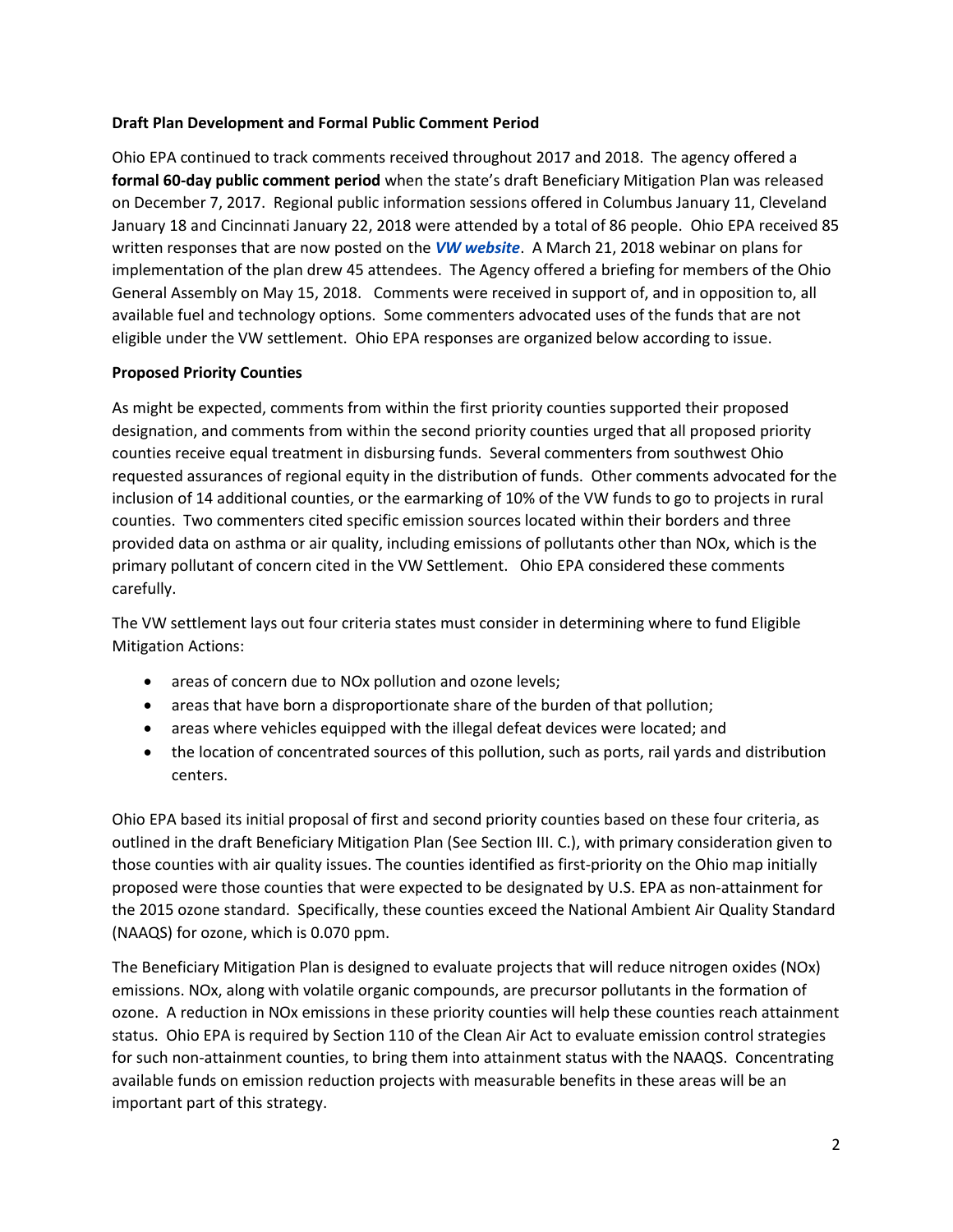In March 2008, U.S. EPA finalized a new eight-hour ozone standard of 75 ppb. When Ohio's draft Beneficiary Mitigation Plan was circulated in December 2017, the entire state was still in full attainment of this standard. However, U.S. EPA tightened the standard to 70 ppb in Oct. 2015. U.S. EPA released the 2015 ozone standard designations on April 30, 2018. As expected, U.S. EPA is now designating fifteen Ohio counties as nonattainment areas for ozone. As a result, additional strategies will be necessary to achieve further emission reductions in these Ohio priority counties. Two of these counties (Cuyahoga and Lorain) are also currently classified as nonattainment for the 2012 annual standard of 12.0  $\mu$ g/m<sup>3</sup> for fine particulates (PM<sub>2.5</sub>). Improving air quality in these fifteen nonattainment counties to meet federal air quality standards under the Clean Air Act is the overriding concern considered by Ohio EPA in prioritizing where funded Mitigation Actions under this plan should be located. Because the new designations include Portage County as a nonattainment area for ozone, it has been changed from a second priority to a first priority county in the final Beneficiary Mitigation Plan. That is the only change to the map.

Some commenters requested clarification as to how Ohio EPA will compare applications for projects from first and second priority counties. The VW program will use the same review and scoring process that has worked very well for the past ten years in Ohio's Diesel Emission Reduction Grant program, to provide a good balance geographically and between sectors. In each grant cycle for on- and off-road vehicle projects, Ohio EPA will use U.S. EPA's *[Diesel Emissions Quantifier](https://www.epa.gov/cleandiesel/diesel-emissions-quantifier-deq)* tool to rank all applications submitted based on the cost effectiveness of the NOx emission reductions likely to be generated. Within each category, Ohio EPA will consider the most cost-effective applications from first priority counties first, and then consider the proposals that ranked very closely or the same in terms of cost effectiveness, selecting projects based on the amount of funding available in each category that grant cycle, and the distribution of funding among different regions of the state. A very cost-effective proposal likely to result in significant emission reductions in a secondary priority county would be a better investment than some other projects in a first priority county that provide far less emission reduction benefits.

### **Match requirements for public and private sector fleets**

Although the VW settlement allowed states to fund up to 100% of the cost of non-government fleet projects, Ohio and many other states are requiring at least some level of local match from all applicants, to spread the available funds as far as possible. Ohio's draft plan proposed to require a local cost share of at least 25% on all funded projects, or a higher local cost share where the maximum funding level spelled out in the Trust agreement requires it. Applicants will also be strongly encouraged to provide a local match greater than 25% to improve the competitiveness of their applications. Commenters were roughly equally divided between those who felt that government and non-government fleets should be funded at the same rate, and those who wanted a larger share or all the funding to be awarded to government fleets. No change was made in the final plan.

### **Comments on particular fuels**

Many comments were received from advocates of compressed, liquid and renewable natural gas, propane, new clean diesel/ultra-low sulfur diesel, battery electric and hydrogen fuel cells as the best or only solution that should be funded, based on different data and assumptions. As stated in the draft plan and affirmed in the final plan, Ohio EPA believes that fleet managers make decisions about what fuel to use based on a multitude of factors including the price and local availability of fuels and fueling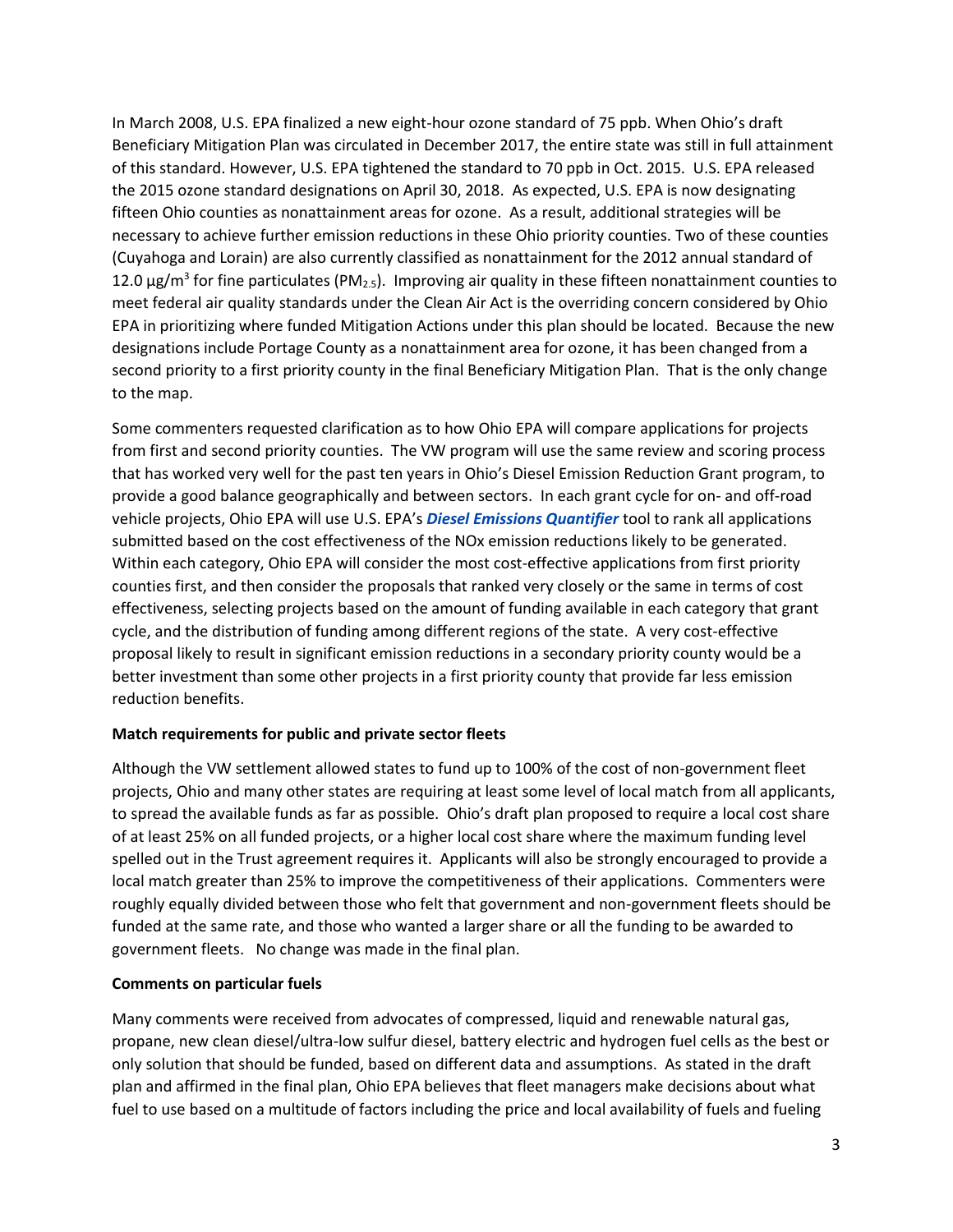infrastructure, vehicle and equipment warranties, tax and financial incentives, and training and certification of employees. Ohio EPA believes that fleet managers are best qualified to make those decisions. Ohio's Beneficiary Mitigation Plan seeks to strike a balance that recognizes the mix of available fuel and technology options competing for Ohio customers in the marketplace.

# **Comments on allocating 15% for charging/fueling infrastructure for light duty Zero Emission Vehicles (ZEVs)**

Most commenters expressed strong support for this allocation, with many providing detailed technical suggestions that will be very helpful as Ohio EPA moves to implement this component of the plan. Language in the final plan has been changed to clarify that the funds will be used for both Level 2 and DC fast charging stations, based on local site assessments. Several commenters expressed support for charging stations in workplaces and multi-unit dwellings. Ohio EPA acknowledges this as a statewide need but believes that the VW settlement dollars are better used to support charging stations that are publicly available, in high-traffic areas and locations that are served by more than a single retailer. Ohio EPA will consult local communities, metropolitan planning organizations, electric utilities and other stakeholders during the summer and fall of 2018 to determine priority locations, and avoid duplication of charging stations being installed by utilities, municipalities and *[Electrify America](https://www.electrifyamerica.com/)* with other funds from the VW Settlement. For DC fast charging stations, priority will be accorded to installation in areas where Phase 3 electric service is already available. Another funding priority will be to fill in gaps along Ohio's major highway corridors where transportation legislation under the FAST ACT is establishing a national network of alternative fueling and charging infrastructure. Included in the Plan are the March 2018 maps of designated Ohio Alternative Fuel Corridors for electric vehicles and hydrogen fuel cells, both of which are eligible under this option.

Once the 2018 outreach to stakeholders has resulted in a prioritized list of locations in the priority counties, Ohio EPA will pre-qualify installers of charging and fueling stations through a competitively bid state term contract. Ohio EPA expects to begin seeking bids from those contractors for installations by region in 2019. Ohio EPA is reviewing the siting processes used in other states, like Virginia and Colorado, to incorporate lessons learned.

Some commenters advocated distributing funding in this category through rebates, direct allocations to municipalities, or on a first come, first served basis, while others expressed support for competitive bidding. The VW settlement language requires state beneficiaries of the Trust to certify that all vendors were selected in accordance with state public contracting laws.

Some commenters opposed any delay in implementing the installation of EV charging stations. Ohio EPA developed this schedule to allow:

- reasonable stakeholder input into site selection by region;
- analysis of the appropriateness of suggested locations in terms of availability, traffic and infrastructure;
- updated information on where other actors are installing stations; and
- appropriate vetting of installation contractors.

Several comments requested that Ohio EPA fund more charging equipment for fleets that apply for electric heavy-duty vehicles and equipment in the other eligible grant categories. Given the high cost,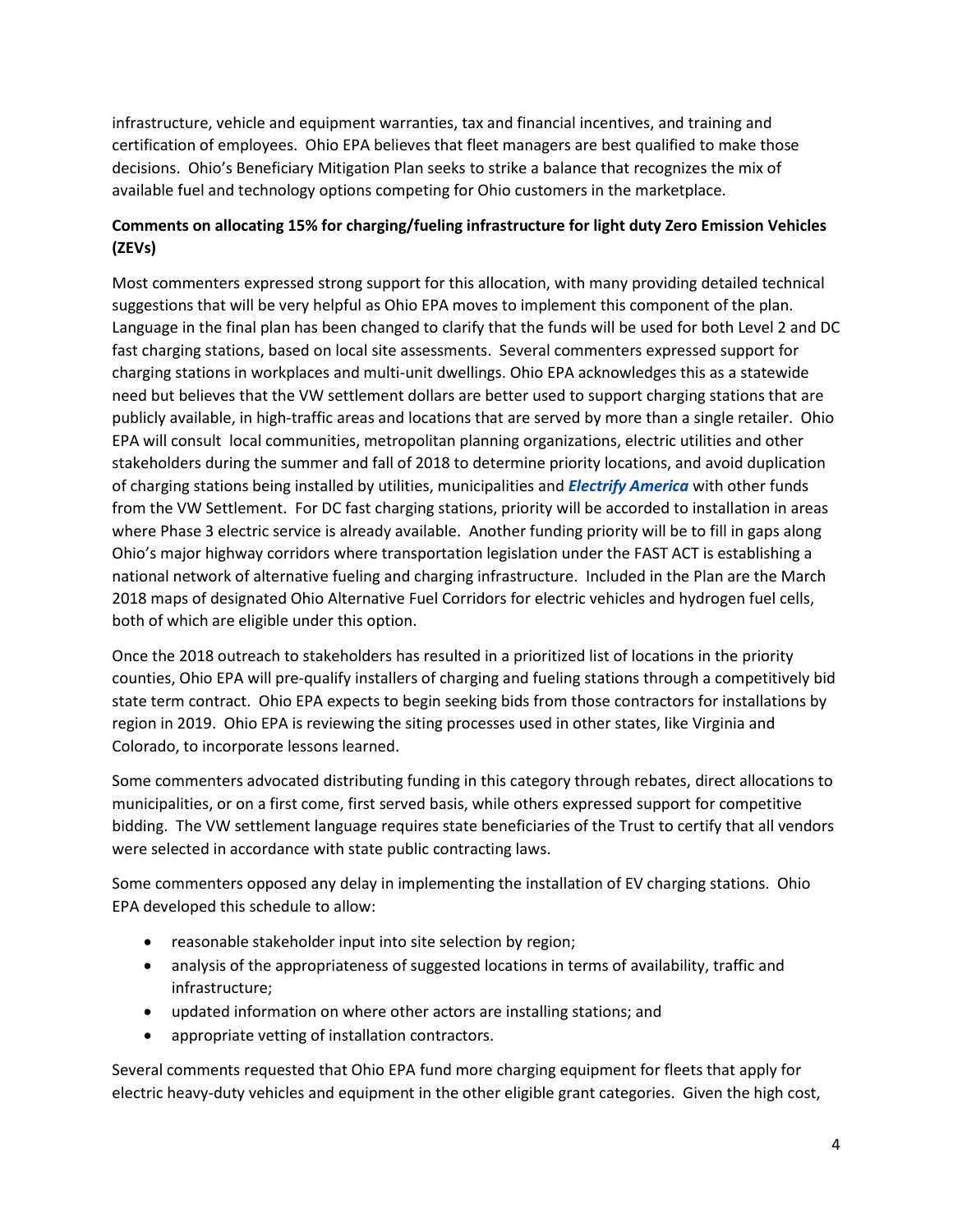long lead times and complexity of site-specific projects, Ohio EPA intends to focus the available funding on vehicle and engine replacements that will more quickly reduce emissions.

# **Comments on truck fleets**

Many commenters requested that a larger share of the funding be allocated to truck fleets. Ohio EPA reallocated funds originally proposed for shore power, to increase the amount of funding available for class 4-8 local freight trucks and shuttle buses to \$10 million in the final Beneficiary Mitigation Plan. We have been able to achieve significant emission reductions with truck repower and replacement projects funded through Ohio's Diesel Emission Reduction Grant and Alternative Fuel Vehicle Grant programs. Ohio EPA hopes to continue to fund truck projects with all available funding opportunities.

Commenters also requested clarification of the term "local freight" used in the VW settlement, and whether government-owned truck fleets would be eligible to apply for grants. Ohio EPA will accept applications from local government fleets for replacements and repowers of Class 4-7 Local Freight Trucks with a Gross Vehicle Weight Rating (GVWR) between 14,001 and 33,000 pounds, and Class 8 Local Freight and Port Drayage Trucks with a GVWR greater than 33,000 pounds. These categories include many types of vehicles operated by local governments, such as delivery, utility, refuse collection and salt/plow/dump trucks. Ohio EPA will consider applications for repower or replacement of emergency vehicles such as fire and heavy rescue trucks that can demonstrate they travel enough miles or operate enough hours annually to be cost-effective in terms of emission reductions.

## **Comments on requirement to scrap old vehicles being replaced or repowered**

One commenter requested that the plan allow more options like vehicle exchanges, and the replacement of old natural gas vehicles with new natural gas vehicles. The requirement that old vehicles and engines be scrapped is clear in every category of Eligible Mitigation Action in Appendix D-2 of the VW State Beneficiary Trust Agreement. Ohio EPA believes the clear intent of the Trust is to provide states the opportunity to mitigate pollution caused by diesel vehicles that were equipped with defeat devices. Ohio EPA will consider proposals for the replacement or repower of diesel on-road vehicles that result in significant emission benefits. The Trust agreement does allow for the replacement of some other categories of off-road equipment such as gasoline.

### **Comments on the use of the Diesel Emission Quantifier (DEQ) to estimate emission reductions**

Several commenters felt that the DEQ underestimates the emission reduction benefits of alternative fuel projects, advocating use of the "Alternative Fuel Life-Cycle Environment and Economic Transportation" AFLEET or HDVEC tools instead.

AFLEET is a comprehensive tool designed to help fleet managers estimate petroleum use, greenhouse gas emissions, air pollutant emissions, and the lifetime cost of ownership of light-duty and heavy-duty vehicles. This is beyond the scope of the Beneficiary Mitigation Plan, which is to evaluate projects that will reduce NOx emissions. AFLEET is a very cumbersome tool for estimating emissions from individual vehicles, and to be used properly, requires more complex input data than most Ohio grant applicants would be able to easily provide.

U.S. EPA's DEQ has been the primary tool used by Ohio EPA and U.S. EPA for two federally funded programs: U.S. EPA grants under the Diesel Emissions Reduction Act (DERA), and Federal Highway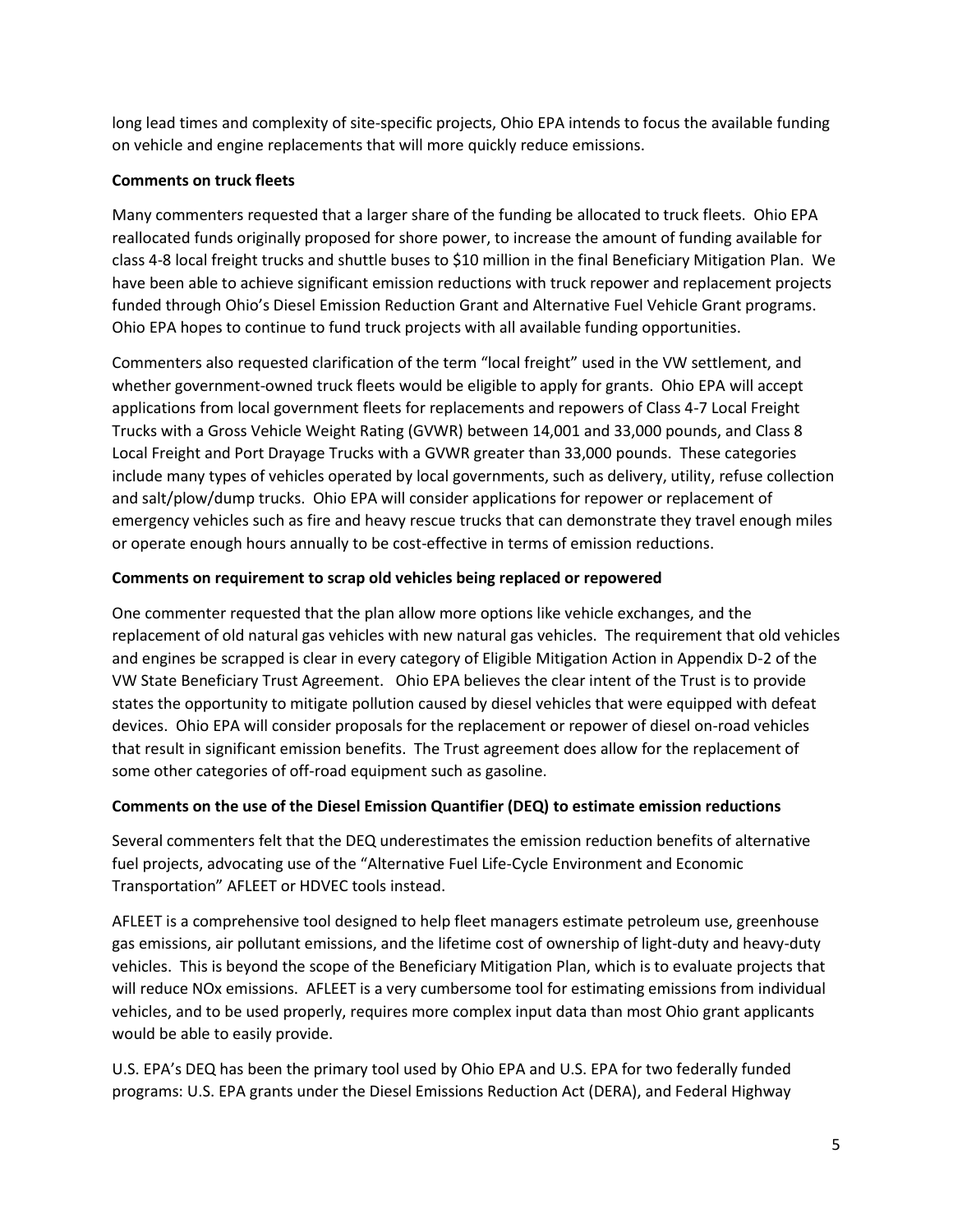Administration funding under the Congestion Mitigation and Air Quality Improvement (CMAQ) program that supports the Diesel Emission Reduction Grant (DERG) program administered jointly by the Ohio Department of Transportation and Ohio EPA.

Earlier versions of the DEQ did indeed underrepresent the emission benefits of alternate fuel vehicles, but U.S. EPA has made several changes to the DEQ in recent years to address this and other issues pointed out by users including Ohio EPA. In estimating emissions for alternative fuel project applications to Ohio's DERG and VW grant programs, Ohio EPA inputs manual calculations based on published data from engine certifications issued by either U.S. EPA or the California Air Resources Board to ensure that emissions are estimated properly, and applications are reviewed fairly. Ohio EPA will continue to follow updates to the DEQ and AFLEET tools and other tools under development such as the Argonne National Laboratory's HDVEC tool.

As outlined in the Beneficiary Mitigation Plan, grant applications will be scored based upon the "costeffectiveness" of a given project [i.e., project funding amount request (\$)/NOx emission reductions achieved, tons/year].

All proposed projects require the applicant to provide a minimum match in funding for a given project [see appendix D-2 of the draft Beneficiary Mitigation Plan]. Applicants are encouraged to consider offering a larger local match, to increase the cost-effectiveness of their project, and increase the competitiveness of their application.

## **General Comments**

Ohio EPA was asked to define "time spent in the region" because travel time data is hard to collect for some fleets. Ohio EPA has clarified this in the grant application guidelines and form. Applicants are asked to certify that more than 75% of the miles driven by existing on-road vehicles during the most recent two years were in priority counties, and that 75% of the operating hours of existing off-road equipment during the most recent two years were in Ohio priority counties. Grant applicants are asked to certify, and grant recipients will be required to demonstrate, that 75% of the annual miles driven by new on-road vehicles and engines, or 75% of the annual operating hours of new off-road equipment and engines, will be within Ohio priority counties.

### **Comments rejected as ineligible or beyond the scope of the program**

Commenters offered several suggestions that Ohio EPA interprets as ineligible under the terms of the VW State Beneficiary Trust Agreement, or beyond the scope of Ohio EPA's authority under this program. These included requests to support idle reduction equipment and retrofit emission control devices such as diesel particulate filters and diesel oxidation catalysts. Ohio EPA has funded these technologies with our other grant programs, but we are now seeing much greater demand from grant applicants for replacement vehicles and engines. Idling equipment and retrofit devices that are eligible under U.S. EPA's DERA program and certified by U.S. EPA or the California Air Resources Board could be funded by states using the so-called DERA Option for VW funds. Ohio EPA used this rather cumbersome option to support the tug boat replacement project described in the Plan and will only consider that route for projects that can achieve extremely large emission reductions. Fleet managers interested in idle reduction or retrofit equipment are encouraged to apply instead for U.S. EPA DERA or Ohio EPA DERG grants, both of which are available in a larger number of Ohio counties.